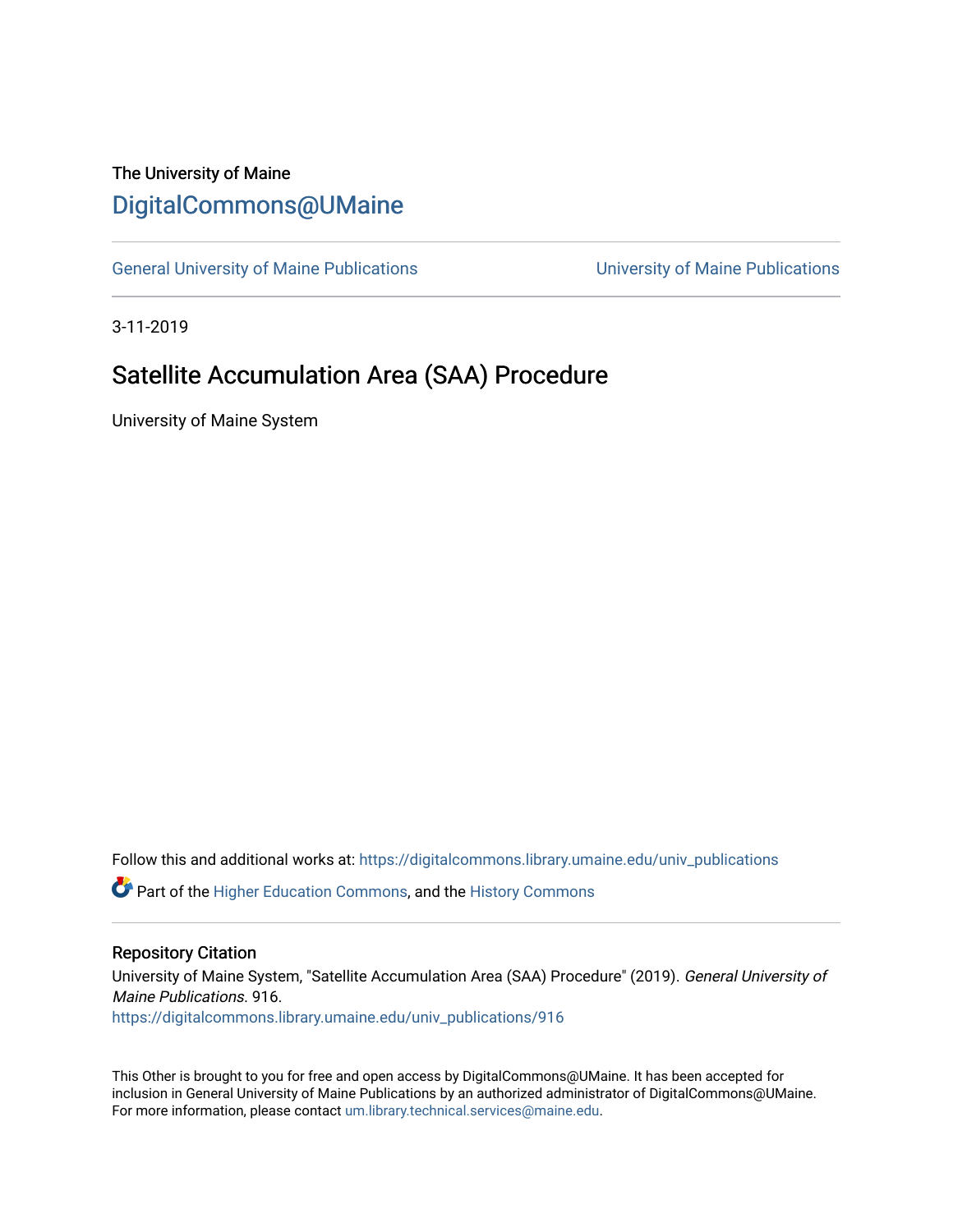## Satellite Accumulation Area (SAA) Procedure

## General

A Hazardous Waste Satellite Accumulation Area (SAA) is a location within a Large Quantity Generator (LQG) Site where hazardous wastes are initially generated and tend to accumulate. These areas are regulated by the Maine Department of Environmental Protection (DEP) and must be managed accordingly. A Satellite Accumulation Area may be located within a laboratory, shop, central storage area, or other secure location, provided that the SAA is at or near the point of waste generation and is under the control of the person or persons generating the waste.

SAA regulations are designed to ensure that hazardous wastes are handled and stored in a manner that minimizes the hazards to human health or the environment from fires, explosions, or releases of hazardous waste. In order to prevent hazardous wastes from being inadvertently discarded with the regular trash or to the sewer system, all hazardous materials must be evaluated before disposal by UMS Safety Management (SM).

## Waste Determinations

All hazardous materials must be considered hazardous wastes unless determined otherwise. To make a hazard determination you may take the following steps:

Consult the Safety Data Sheets for your waste chemicals. Hazards are described in detail with pictograms in section 2.

For Spent Waste you should complete a "Chemical Hazardous (Spent Waste) Determination Form.

For stock chemicals you no longer want, you should complete a "Chemical Waste Pickup and Disposal Request Form.

Either form is available on the SM web page.

You may Contact Safety Management (via e-mail at SEM@maine.edu or call us at 581-4055) if you require assistance.

## Labeling Requirements

All hazardous wastes must be collected in compatible containers that are clearly labeled with a "HAZARDOUS WASTE" label.

Fill in all information that applies, being sure to include all hazardous chemical constituents and the approximate concentration of each.

Adhesive labels are available from SM and can also be printed off in paper form (4 labels on 1 page) from SM's web page.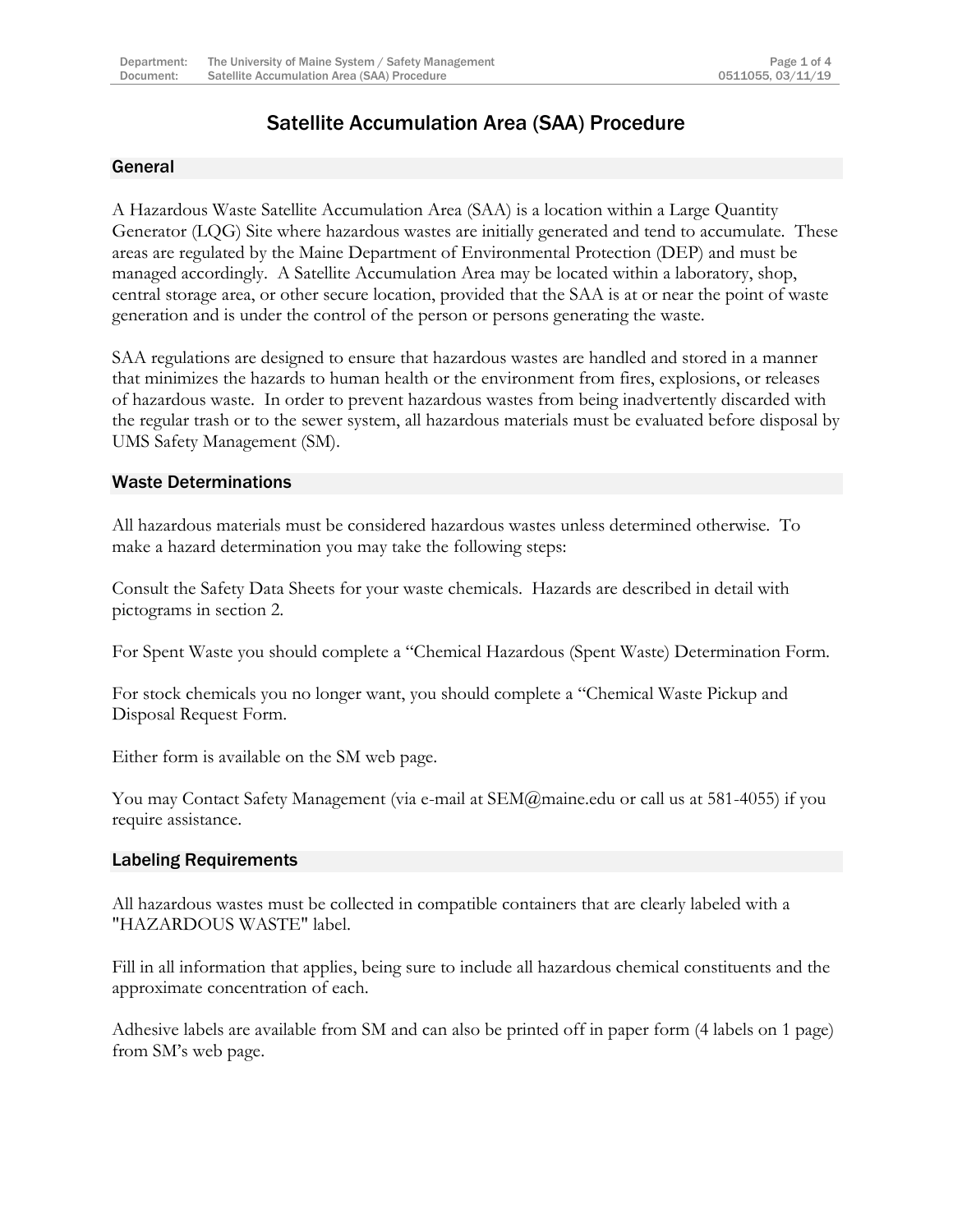| <b>HAZARDOUS WASTE</b><br>Federal Law Prohibits Improper Disposal                                                                                                         |
|---------------------------------------------------------------------------------------------------------------------------------------------------------------------------|
| GENERATOR INFORMATION:<br>Name: 2008.000 - 2008.000 - 2008.000 - 2008.000 - 2008.000 - 2008.000 - 2008.000 - 2008.000 - 2008.000 - 2008.<br>Address: ____________________ |
| CHEMICAL CONSTITUENTS & CONCENTRATION:                                                                                                                                    |
| Date waste was first added to container.<br>Container full date, Call EH&S IMMEDIATELY.<br>Date transferred to Waste Storage Site.                                        |
| <b>CAHTION HANDLE WITH CARE</b><br>Contains Hazardous or Toxic Wastes                                                                                                     |

Sample Label (available from SM)

## Containers and Compatibility

Waste chemicals must be stored in containers that are chemically compatible with the contents.

Incompatible wastes must not be mixed together.

Containers must be kept tightly closed when waste is not being added to or removed from the container. The only exception to this is when it is unsafe to seal the container: as when a reaction is not yet complete and evolving gasses would cause a pressure buildup and explosion.

#### Accumulation Limits

Only one container of each type of waste may be stored in a SAA.

Full containers must not be stored in accumulation areas because SAA's are not designed to meet the alarm and containment requirements for Waste Storage Areas. **Once a container is full, it must be removed from the area and transferred to a Waste Storage Area within 72 hours.**

Each Acutely Hazardous Waste may be accumulated in any size container of up to 1-quart in volume. Wastes other than Acutely Hazardous Wastes may be accumulated in any size container of up to 55 gallons.

#### Inspection Requirements

All SAA's must be inspected weekly. A *Satellite Accumulation Area Inspection Log* must be maintained weekly and must be readily accessible for inspection within the area. Copies of the weekly inspection log should be sent to SM on the last working day of every month.

## Disposal Procedures

Complete a *Request for Chemical Pickup Form* OR a *Chemical Hazardous (Spent Waste) Determination Form* and contact SM (581-4055) or fax the form to (581-4085) or email  $\frac{\text{umhazwaste}(\hat{\theta})}{\text{maine.edu}}$  before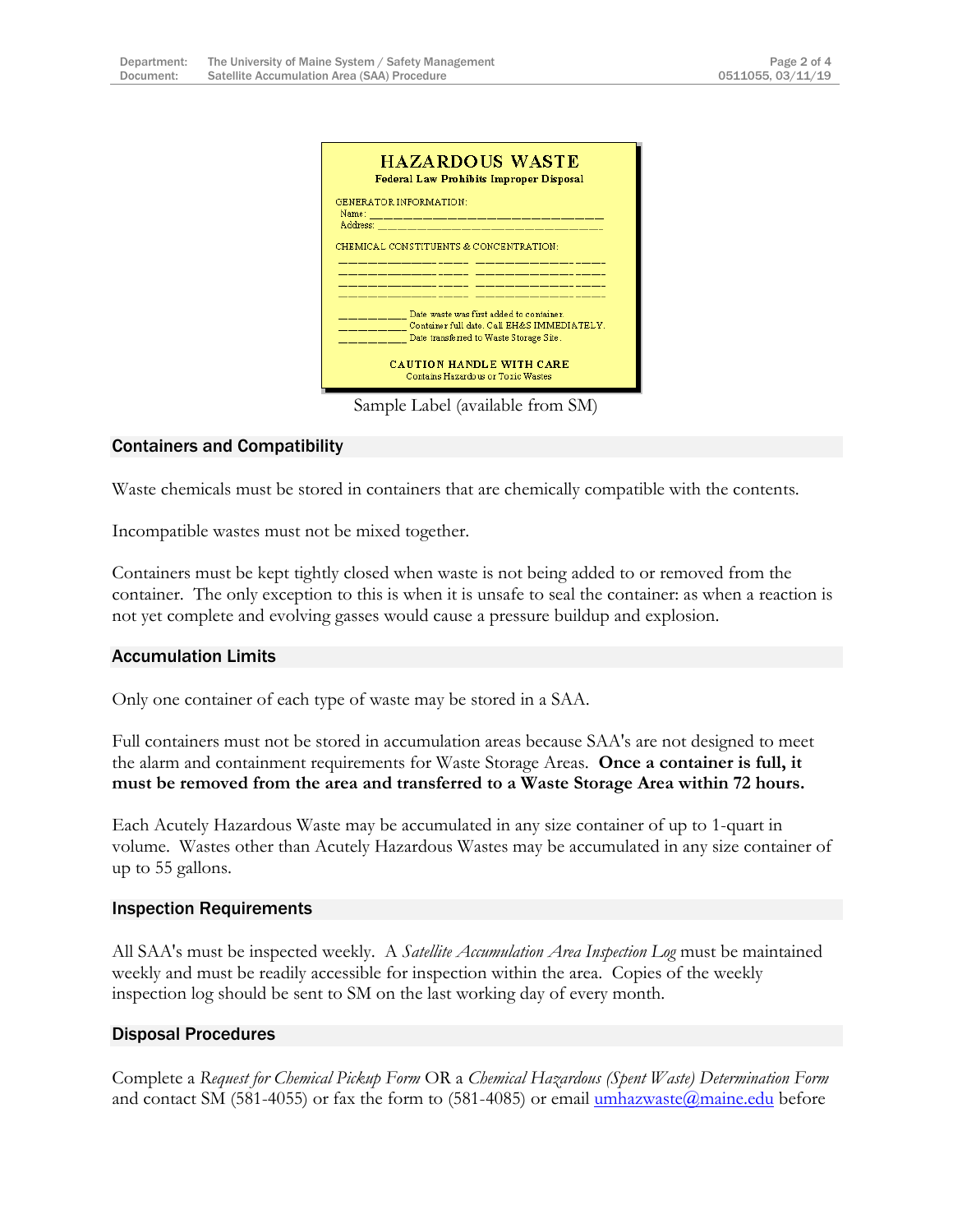the container is filled. This will prevent having more than one container of a single type of waste in a SAA and will allow for timely removal of the wastes.

## Training

Employees working in SAA's must be trained and must not work unsupervised until training is received. Training must be updated annually to ensure that employees are familiar with waste handling procedures, storage requirements, and emergency procedures.

Standard Satellite Accumulation Area Training may be included with the employees Laboratory-Specific Hazard Communication Training and must include:

- Containers and Compatibility;
- Accumulation Limits;
- Labeling and Inspection Requirements;
- Disposal Procedures; and
- Spill response procedures

## Responsibilities

**UMS Safety Management** is responsible for the collection, and disposal of hazardous wastes; periodic inspections of SAA's; maintaining copies of monthly SAA inspection records for one year from the inspection date; and assisting with hazard determinations upon request by SAA users.

**Principal Investigators** and **Supervisor**s are responsible for notifying SM upon establishment of a Satellite Accumulation Area; ensuring that training is received by SAA workers; ensuring that daily inspections of designated satellite accumulation areas are conducted and forwarded to SM monthly; and maintaining records and information on waste being generated in their areas (including quantities generated, type/concentration of constituents, and inspection records).

**Each employee** is responsible for attending training and notifying their supervisor prior to commencing operations that may generate hazardous waste.

## **Definitions**

*Acutely Hazardous Wastes:* Waste chemicals, off-spec products, or spill residues specifically listed by name in the EPA and DEP regulations P Lists.

*Corrosive:* Aqueous solutions with a pH less than or equal to 2, or greater than or equal to 12.5; liquids that corrode steel or aluminum at a rate greater than 0.250" per year; and chemicals which cause visible destruction or irreversible alteration of human tissue.

*Hazardous Material:* A material that has been determined by the Secretary of Transportation to pose an unreasonable risk of harm, in transportation, to health or the environment. Hazardous Materials are listed in 49 CFR 172.101.